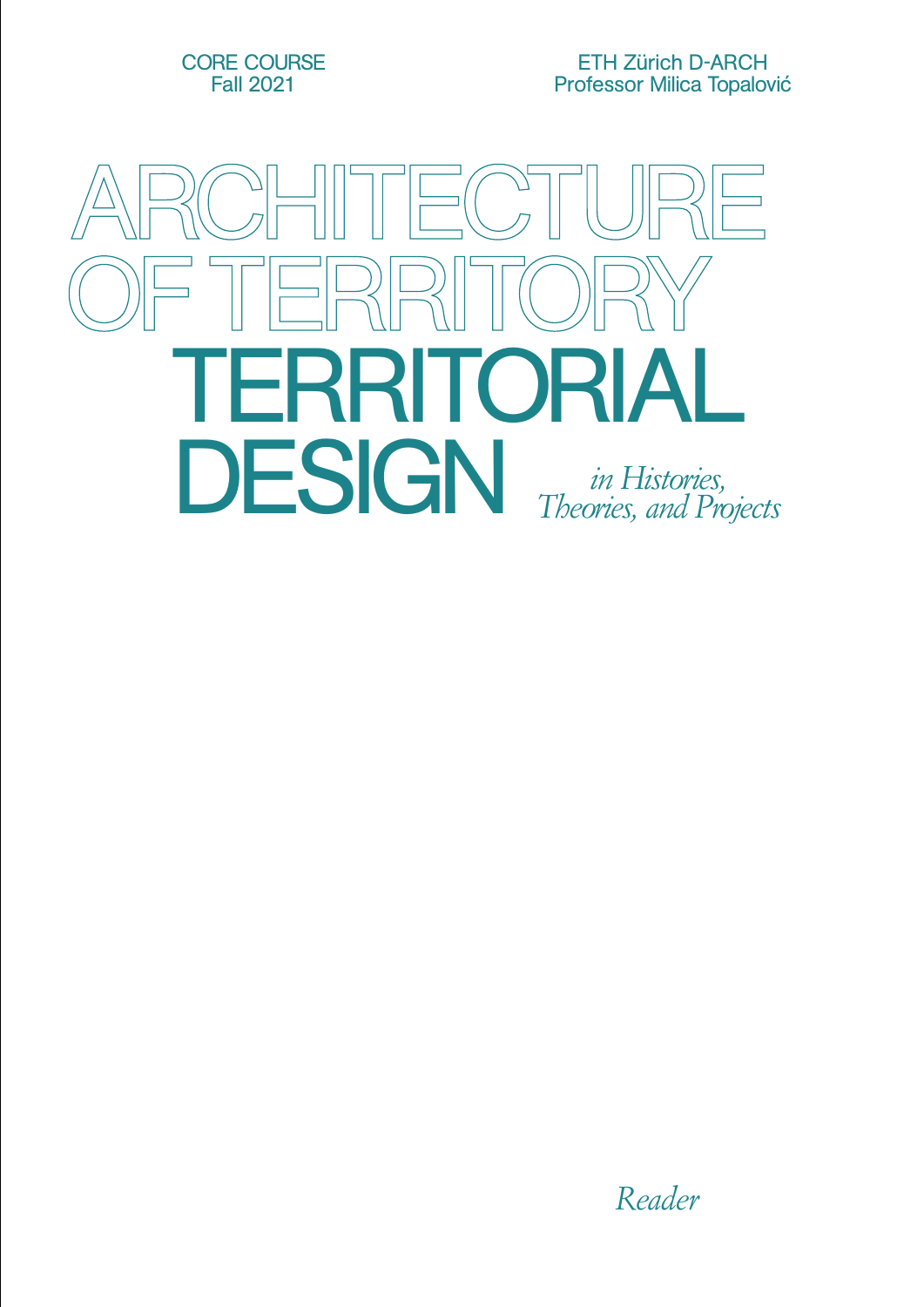# On Territory

### BASIC READINGS

Corboz, André. "The Land as Palimpsest." *Diogenes*, vol. 31, no. 121, 1983, pp. 12–34., doi:10.1177/039219218303112102..

Gottmann, Jean. "The Evolution of the Concept of Territory." *Social Science Information*, vol. 14, no. 3, 1975, pp. 29–47., doi:10.1177/053901847501400302.

- Aureli, Piere Vittorio and Maria Sh. Giudici. "The Nomos of the Earth: Rethinking the Architecture of the Territory", *AA School of Architecture, AY 2015-2014, Diploma Unit 14*, 2015.
	- [http://www.diploma14.com/Diploma%2014\\_The%20Nomos%20of%20](http://www.diploma14.com/Diploma%2014_The%20Nomos%20of%20the%20Earth.pdf) [the%20Earth.pdf](http://www.diploma14.com/Diploma%2014_The%20Nomos%20of%20the%20Earth.pdf)
- Elden, Stuart. *The Birth of Territory*. Chicago: University of Chicago Press, 2013, pp. 1-18.
- Foucault, Michel. "One, 11 January 1978". In: *Security, Territory, Population: Lectures at the Collège de France, 1977-78*, edited by Michel Senellart. London: Palgrave Macmillan, 2007, pp. 1–27.
- Raffestin, Claude. "Space, Territory, and Territoriality." *Environment and Planning D: Society and Space*, vol. 30, no. 1, 2012, pp. 121–141., doi:10.1068/d21311.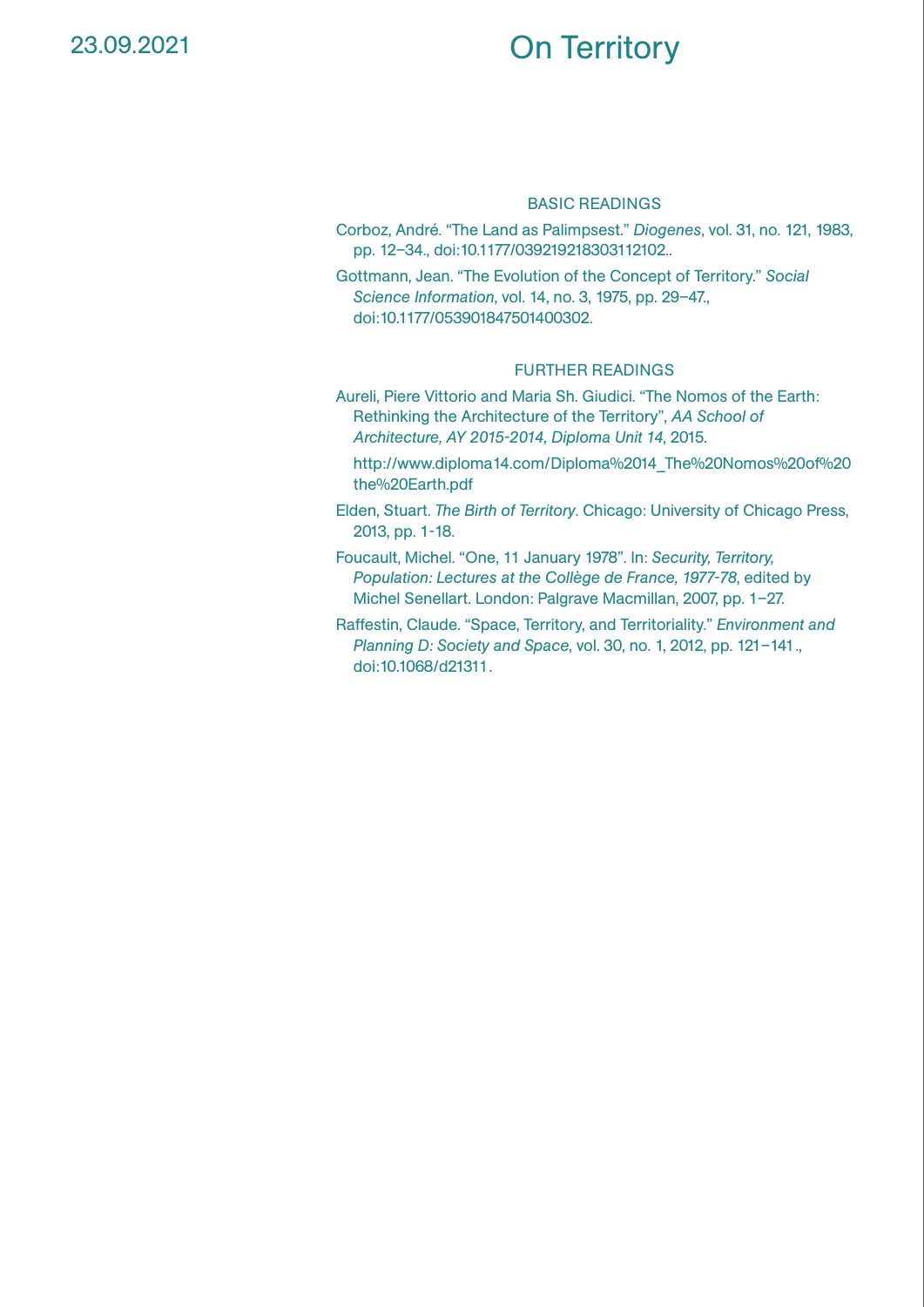# **Architecture** and Urbanisation

## BASIC READINGS

- Corboz, André. "Die Schweiz Als Hyperstadt = La Suisse Comme Hyperville". *Anthos: Zeitschrift Für Landschaftsarchitektur = Une Revue Pour Le Paysage* 42(2)*,* 2003: pp. 4–9.
- Schmid, Christian. "The Urbanization of the Territory: On the Research Approach of ETH Studio Basel". In: T*erritory: On the Development of Landscape and City*, edited by Mathias Gunz, Vesna Jovanović, Roger Diener, Liisa Gunnsarsson, Marcel Meili, Christian Mueller Inderbitzin, and Christian Schmid. Zürich: Park Books, 2016: pp. 22–48.

- Diener, Roger, Jacques Herzog, Marcel Meili, Pierre de Meuron, and Christian Schmid. *Switzerland—an Urban Portrait*. Basel: Birkhäuser, 2006.
- Doxiadis, Constantinos. "Ecumenopolis: Tommorow's City". In *BRITANNICA Book of the year 1968*, Encyclopaedia Britannica, Inc., 1968.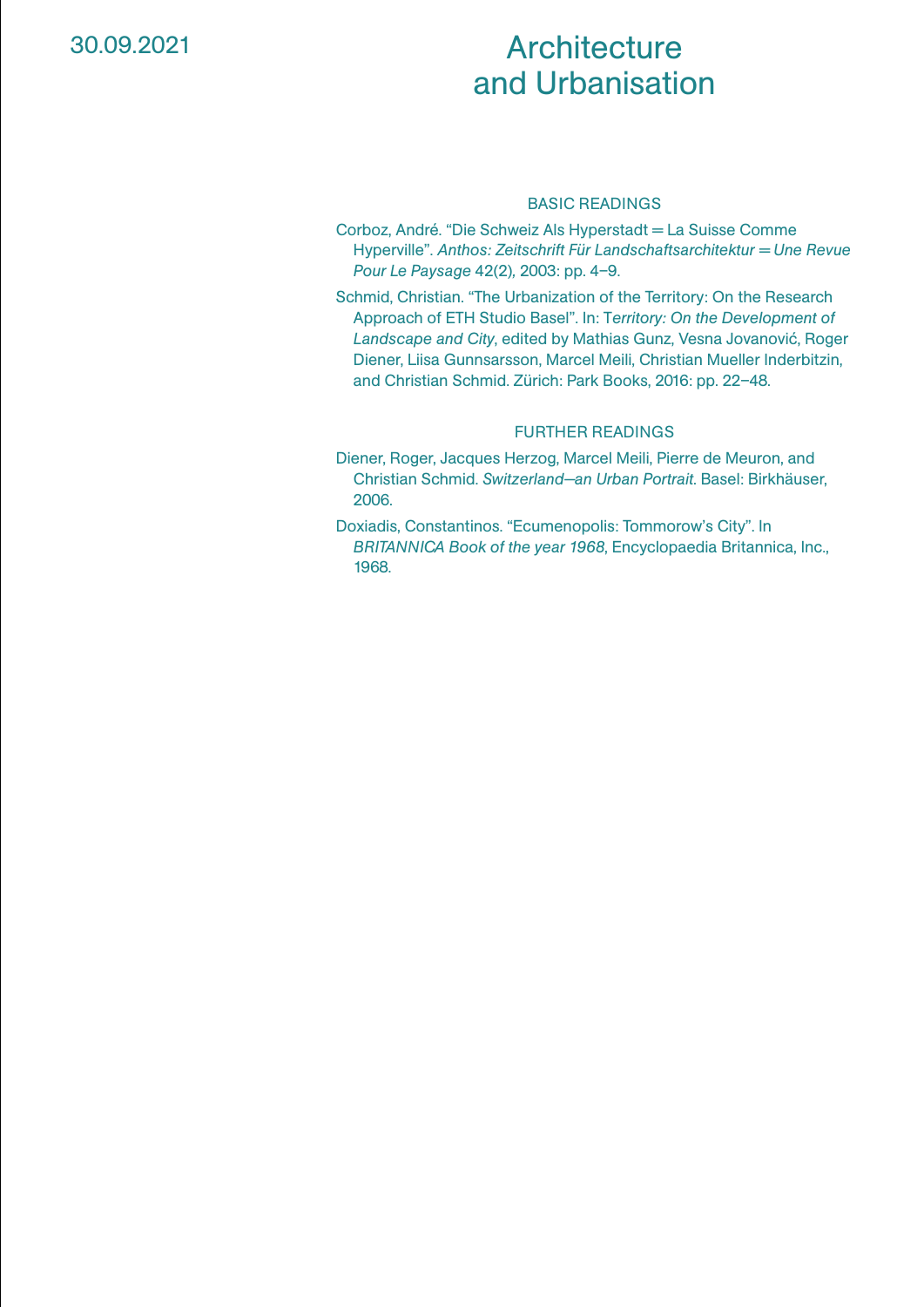# Methods in Territorial Research and Design

### BASIC READINGS

- McHarg, Ian L, and Lewis Mumford. *Design with Nature*. New York: Natural History Press, 1969.
- Sieverts, Boris. "Wie man Städte bereist". Situativer Urbanismus: zu einer beiläufigen Form des Sozialen, *Journal for Architecture and Urbanism* 183, 2007: p. 45.
- Waldheim, Charles. *Landscape as Urbanism: A General Theory*. Princeton, New Jersey: Princeton University Press, 2016, pp. 2-11, 177-183.

- Banham, Reyner, and Joe Day. *Los Angeles: The Architecture of Four Ecologies*. Berkeley: University of California Press, 2009.
- Sieverts, Thomas. *Zwischenstadt: Zwischen Ort und Welt, Raum und Zeit, Stadt und Land*. Bauwelt Fundamente. Gütersloh: Bauverlag, 1997.
- Venturi, Robert, Denise Scott Brown, und Steven Izenour. *Learning from Las Vegas*. London: MIT Press, 1972.
- Viganò, Paola, and Chiara Cavalieri, eds. *Horizontal Metropolis: A Radical Project*. Zurich: PARK BOOKS, 2019.
- Wachsmuth, David. "City as Ideology: Reconciling the Explosion of the City Form with the Tenacity of the City Concept". *Environment and Planning D: Society and Space* 32(1), February 2014: pp. 75–90.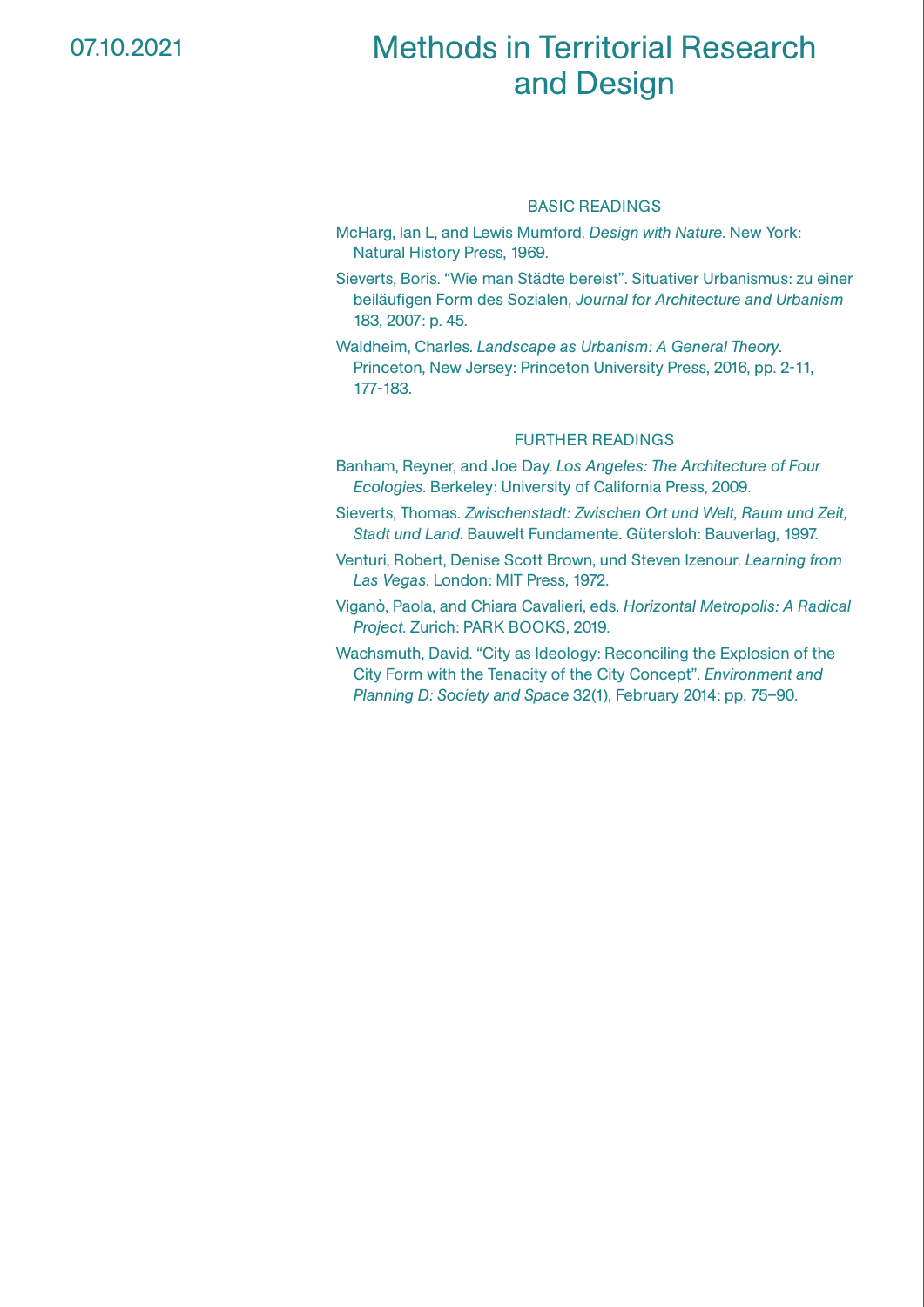# Multispecies Worldbuilding FEIFEI ZHOU

#### BASIC READINGS

Tsing, Anna L., Deger, Jennifer, Keleman, Alder Saxena, and Feifei Zhou. (2020) Feral Atlas and the More-than-Human Anthropocene. In Tsing, Anna L., Deger, Jennifer, Keleman, Alder Saxena, and Feifei Zhou (Eds.). *Feral Atlas: the more-than-human anthropocene.*

 [https://feralatlas.supdigital.org/index?text=feral-atlas-and-the-more](https://feralatlas.supdigital.org/index?text=feral-atlas-and-the-more-than-human-anthropocene&ttype=essay&cd=true)[than-human-anthropocene&ttype=essay&cd=true](https://feralatlas.supdigital.org/index?text=feral-atlas-and-the-more-than-human-anthropocene&ttype=essay&cd=true)

Zhou, Feifei. (2020) Historical and Fantastical Landscapes: The Making of Anthropocene Detonators. In Tsing, Anna L., Deger, Jennifer, Keleman, Alder Saxena, and Feifei Zhou (Eds.). *Feral Atlas: the morethan-human anthropocene.*

[https://feralatlas.supdigital.org/index?text=feifei-zhou-historical-and](https://feralatlas.supdigital.org/index?text=feifei-zhou-historical-and-fantastical-landscapes&ttype=essay&cd=true)[fantastical-landscapes&ttype=essay&cd=true](https://feralatlas.supdigital.org/index?text=feifei-zhou-historical-and-fantastical-landscapes&ttype=essay&cd=true)

### FURTHER READINGS

Haraway, Donna and Tsing, Anna. "Unblocking Attachment Sites for Living in the Plantationocene." *YouTube*, uploaded by Center for 21st Century Studies, 12 September 2019.

<https://www.youtube.com/watch?v=wbQmtPI25lI>

- Latour, B., Koerner, Joseph Leo and Aït-Touati, Frédérique. "Arts of the Critical Zone" *YouTube*, uploaded by WarburgInstitute, 18 Mar. 2021. [https://www.youtube.com/watch?v=rh3JKg\\_UdMo](https://www.youtube.com/watch?v=rh3JKg_UdMo)
- Tsing, Anna L., Deger, Jennifer, Keleman, Alder Saxena, and Feifei Zhou (Eds.) "Feral Atlas presents A Guide to the Feral Atlas" YouTube, uploaded by WarburgInstitute, 11 Feb. 2021.

<https://www.youtube.com/watch?v=5j5tx8ctMMI>

Tsing, Anna L.. *The Mushroom at the End of the World: On the Possibility of Life in Capitalist Ruins*. Princeton, NJ: Princeton University Press, 2015.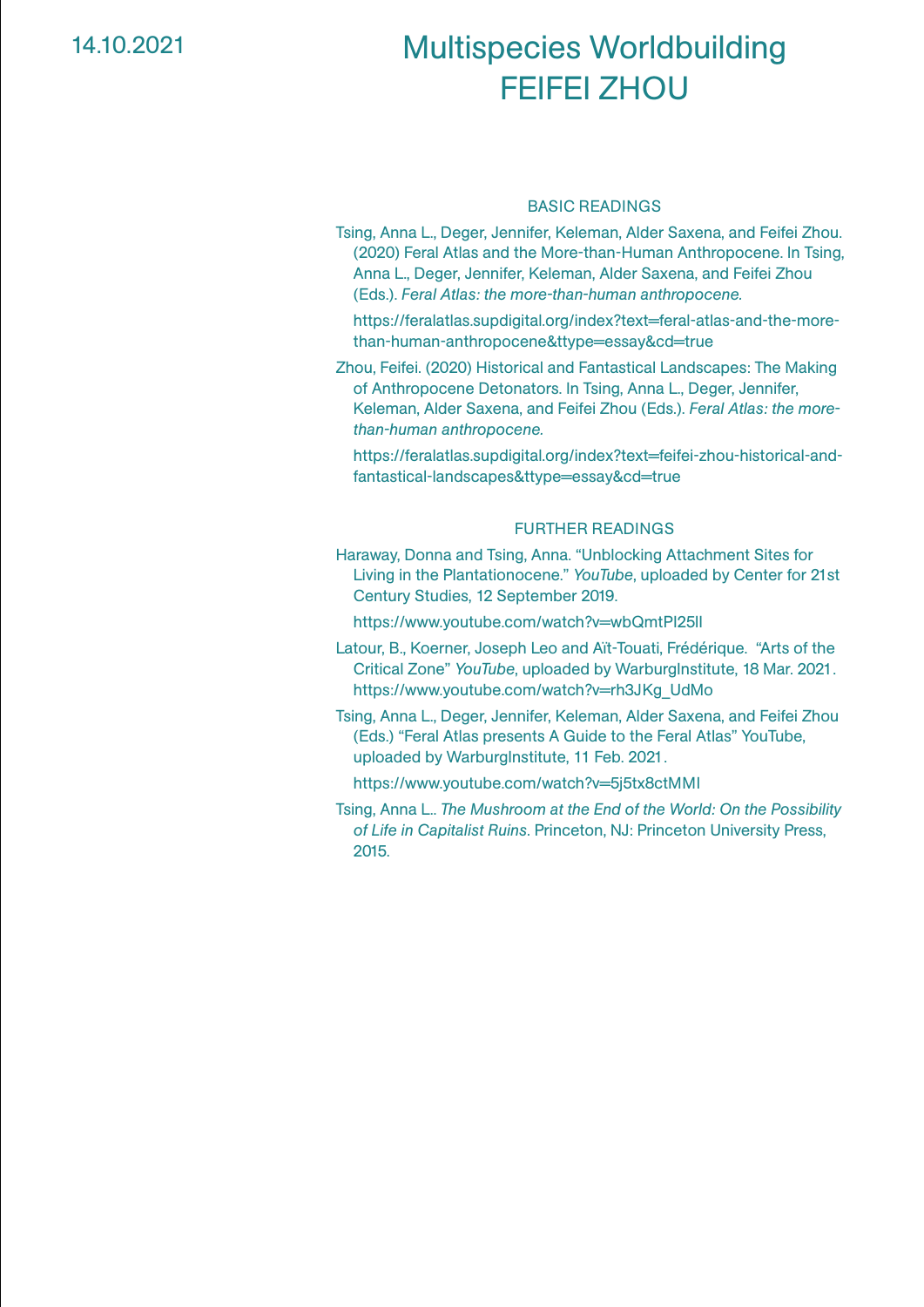21.10.2021

# Better Nature ALEXANDRA DAISY GINSBERG with JOHANNA JUST

#### BASIC READINGS

Campos, Luis A., Michael R. Dietrich, Tiago Saraiva, and Christian C. Young. *Nature Remade: Engineering Life, Envisioning Worlds*. Chicago: The University of Chicago Press, 2021, pp. 1-9, 203-230.

Redford, Kent H., and William M. Adams. *Strange Natures. Conservation in the Era of Synthetic Biology*. New Haven: Yale University Press, 2021, pp. 1-19, 136-166, 191-212.

Wall Kimmerer, Robin. *Braiding Sweetgrass: Indigenous Wisdom, Scientific Knowledge and the Teachings of Plants*, London: Penguin, 2015, pp. 1-10, 205-215, 380-384.

- Coates. Marcus. *A Practical Guide to Unconscious Reasoning*, London: Book Works and Create London, 2014.
- Edgerton, D., 2006. *The Shock of the Old: Technology and Global History Since 1900*. London: Profile.
- Despret, Vinciane. *What Would Animals Say If We Asked the Right Questions?*, University Of Minnesota Press, 2016.
- Ginsberg, Alexandra Daisy, Jane Calvert, Pablo Schyfter, Alistair Elfick, and Andrew D. Endy. *Synthetic Aesthetics: Investigating Synthetic Biology's Designs on Nature*, Cambridge, MA: MIT Press, 2014.
- Haraway, Donna, *Teddy Bear Patriarchy: Taxidermy in the Garden of Eden*, New York City, 1908-1936, Social Text No. 11 (Winter, 1984-1985), pp. 20-64
- Kohn, Eduardo. *How Forests Think*, Berkeley: University of California Press, 2013.
- Paull, Laline. *The Bees*, London: Fourth Estate, 2014.
- Shiva, Vandana. *Monocultures of the Mind: Perspective on Biodiversity and Biotechnology*, New York: Zed Books, 1993.
- Smith, Jane. S., *The Garden of Invention: Luther Burbank and the Business of Breeding Plants*, London: Penguin, 2010.
- Wohlleben, Peter. *The Secret Network of Nature*, London: Vintage: 2018.
- Yoon, Carol Kaesuk. *Naming Nature: The Clash Between Instinct and Science*, New York: W.W. Norton, 2009.
- Yusoff, Kathryn. *A Billion Black Anthropocenes*, Minneapolis: University of Minnesota Press, 2019.
- <https://www.versobooks.com/blogs/4225-a-billion-black-anthropocenes>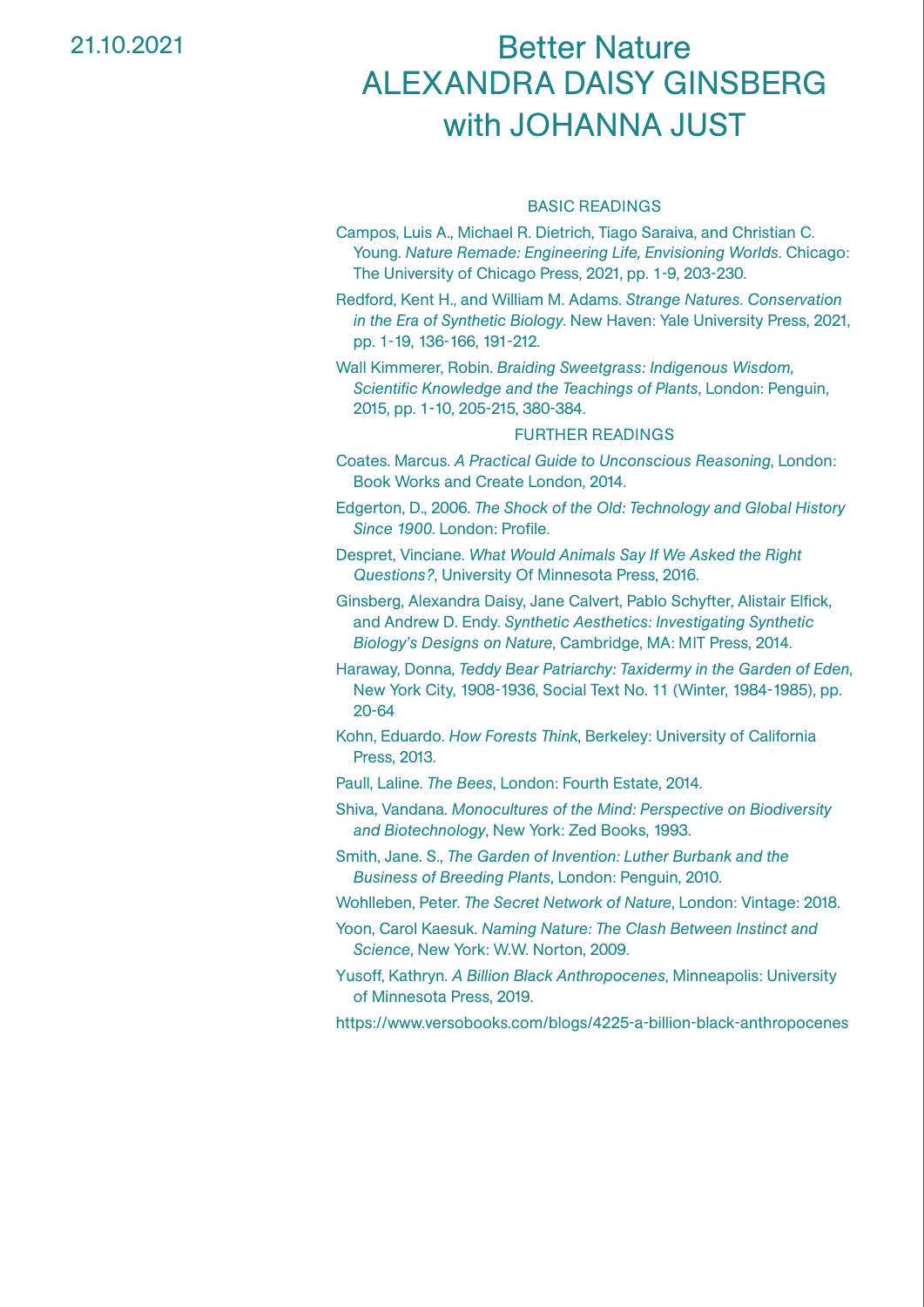# Planetary Urbanisation: **Hinterland**

#### BASIC READINGS

Cronon, William. *Nature's Metropolis: Chicago and the Great West*. New York, N.Y. etc.: Norton, 1991.

Topalović, Milica. Architecture of Territory: *Beyond the Limits of the City: Research and Design of Urbanising Territories: Inaugural Lecture ETH Zürich, November 30, 2015*. Assistant Professorship of Architecture and Territorial Planning. Zürich: ETH D-ARCH, 2016.

- Chua Beng Huat. "Singapore as Model: Planning Innovations, Knowledge Experts". In: *Worlding Cities: Asian Experiments and the Art of being Global*, edited by Ananya Roy and Aihwa Ong. Malden, Mass.: Wiley-Blackwell, 2011, pp. 29-54.
- Ibañez, Daniel and Katsikis, Nikos. "Editorial". In: *New Geographies 06 Grounding Metabolism*. Cambridge: Harvard Graduate School of Design, 2014, pp. 002-009.
- Patel, Raj, and Moore, Jason W.. "How the Chicken Nugget Became the True Symbol of Our Era". *The Guardian*, May 8th 2018.
	- [https://www.theguardian.com/news/2018/may/08/how-the-chicken](https://www.theguardian.com/news/2018/may/08/how-the-chicken-nugget-became-the-true-symbol-of-our-era)[nugget-became-the-true-symbol-of-our-era](https://www.theguardian.com/news/2018/may/08/how-the-chicken-nugget-became-the-true-symbol-of-our-era)
- Schmid, Christian. "Journeys through Planetary Urbanization: Decentering Perspectives on the Urban". *Environment and Planning D: Society and Space* 36(3), 2018: pp. 591-610.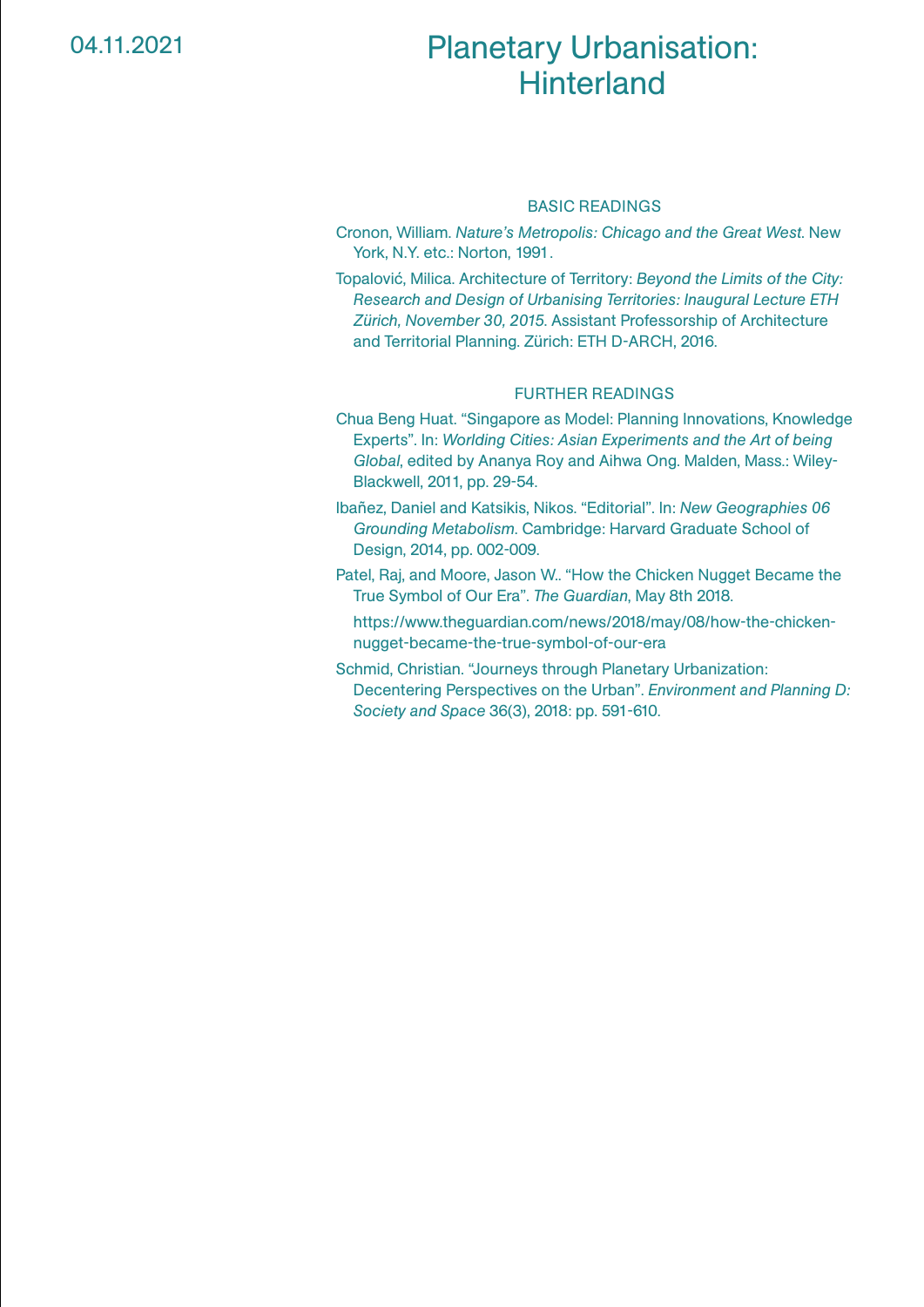11.11.2021

# Tomatoes Talk, Birch Trees Learn - Do Plants Have Dignity? FLORIANNE KOECHLIN

### BASIC READINGS

Koechlin, Florianne. "The Dignity of Plants." *Plant Signaling & Behavior*, vol. 4, no. 1, 2009, pp. 78–79. DOI:10.4161/psb.4.1.7315.

- Koechlin, Florianne. *Von Böden die Klingen und Pflanzen die Tanzen*. Basel: Lenos Verlag, 2021.
- Koechlin, Florianne. *Schwatzhafte Tomate, Wehrhafter Tabak*. Basel: Lenos Verlag, 2019.
- Mancuso, Stefano. *The Revolutionary Genius of Plants: A New Understanding of Plant Intelligence and Behavior*. New York: Atria Books, 2018.
- Sheldrake, Merlin. *Entangled Life: How Fungi Make Our Worlds, Change Our Minds & Shape Our Futures.* New York: Random House, 2020.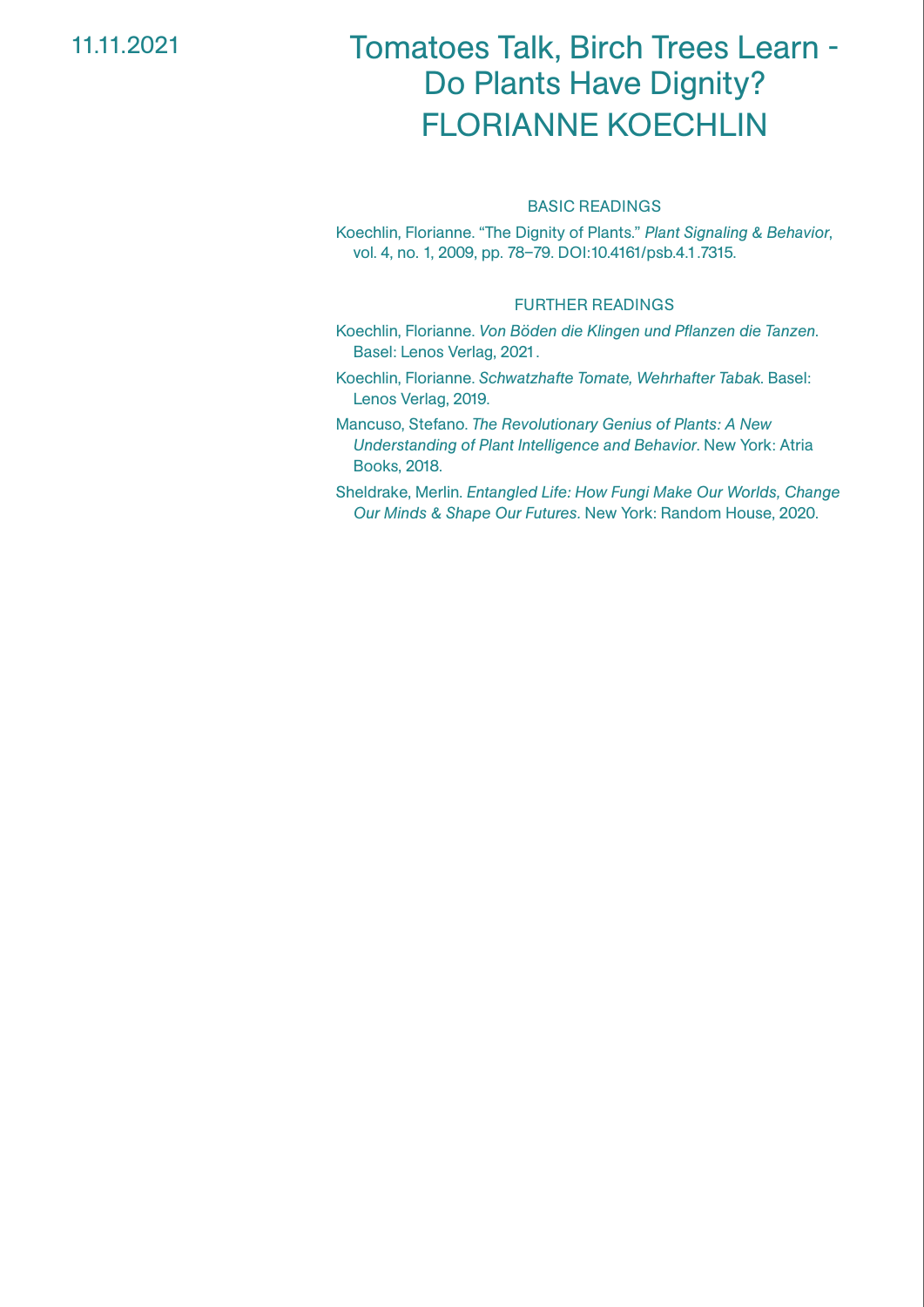# Disappearance of the Countryside

### BASIC READINGS

- Berger, John. "Intoduction". In: *Pig Earth*, Into Their Labours. London: Writers and Readers, 1979, pp. xiii-xxix.
- Waldheim, Charles. "Notes Toward a History of Agrarian Urbanism". *Places Journal*, November 2010.
	- [https://placesjournal.org/article/history-of-agrarian-urbanism/?cn](https://placesjournal.org/article/history-of-agrarian-urbanism/?cn-reloaded=1)[reloaded=1](https://placesjournal.org/article/history-of-agrarian-urbanism/?cn-reloaded=1)

- Cairns, Stephen. "Debilitating City-Centricity: Urbanization and Urban-Rural Hybridity in Southeast Asia". In: *Routledge Handbook of Urbanization in Southeast Asia,* edited by Rita Padawangi. London: Routledge, 2018, pp. 115-130.
- Herzog, Jacques, Pierre de Meuron, Lisa Euler, Metaxia Markaki, Charlotte von Moos, und Martino Tattara. *Achtung: die Landschaft: Lässt sich die Stadt anders denken?: ein erster Versuch*. Zürich: Lars Müller Publishers, 2016.
- Ostrom, Elinor. *Governing the Commons: The Evolution of Institutions for Collective Action.* Cambridge: Cambridge University Press, 1990.